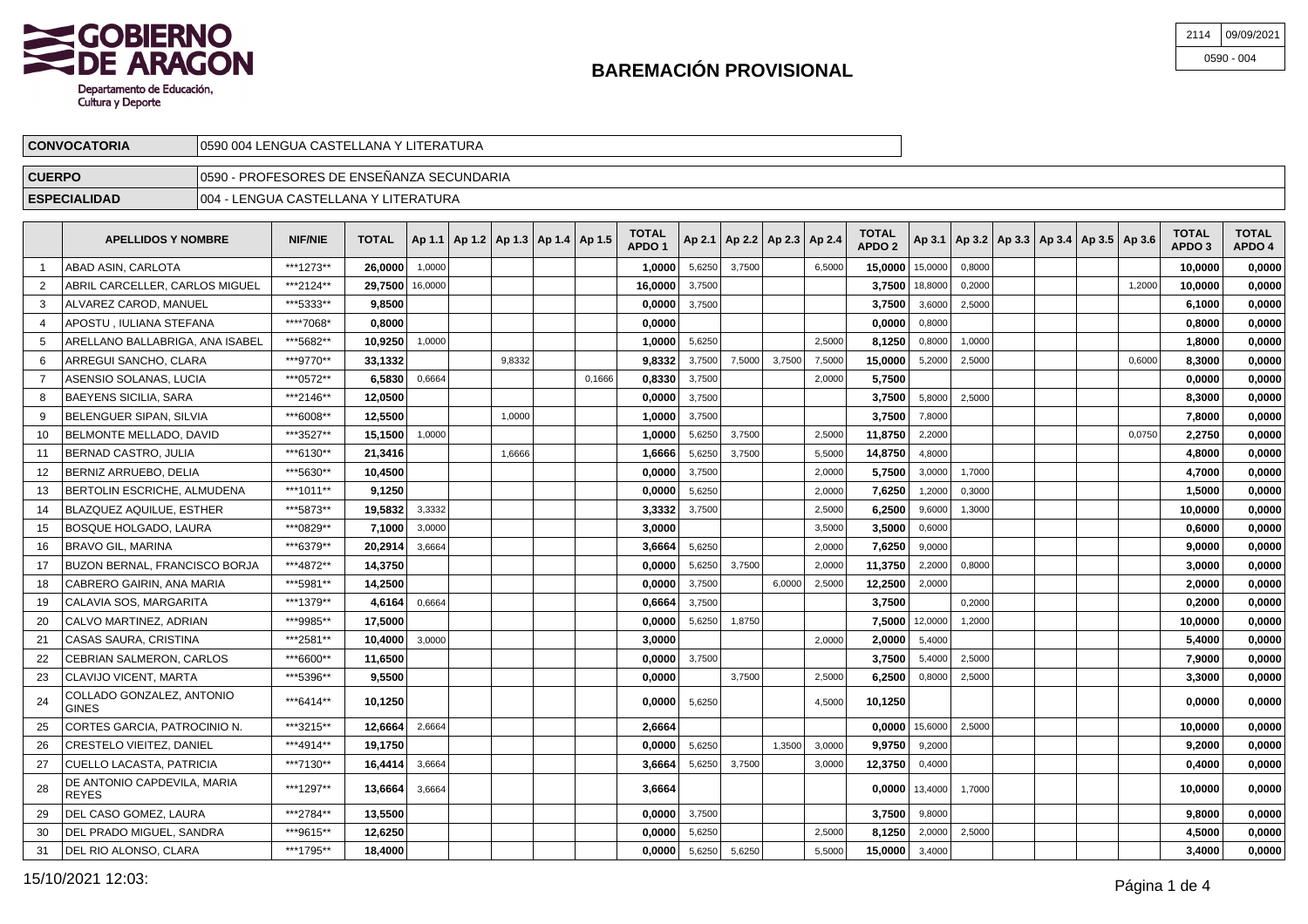

| 2114 09/09/2021 |
|-----------------|
| $0590 - 004$    |

| <b>CONVOCATORIA</b> | `Y LITERATURA<br>LENGUA CASTELLANA Y<br>10590 004 |  |
|---------------------|---------------------------------------------------|--|
| <b>CUERPO</b>       | √0590 - PROFESORES DE ENSEÑANZA SECUNDARIA        |  |
| <b>ESPECIALIDAD</b> | \ Y LITERATURA<br> 004 - LENGUA CASTELLANA        |  |

|    | <b>APELLIDOS Y NOMBRE</b>      | <b>NIF/NIE</b> | <b>TOTAL</b> |        |  | Ap 1.1   Ap 1.2   Ap 1.3   Ap 1.4   Ap 1.5 | <b>TOTAL</b><br>APDO <sub>1</sub> |        | Ap 2.1   Ap 2.2   Ap 2.3   Ap 2.4 |        |        | <b>TOTAL</b><br>APDO <sub>2</sub> |                   |        | Ap 3.1   Ap 3.2   Ap 3.3   Ap 3.4   Ap 3.5   Ap 3.6 |  | <b>TOTAL</b><br>APDO <sub>3</sub> | <b>TOTAL</b><br>APDO 4 |
|----|--------------------------------|----------------|--------------|--------|--|--------------------------------------------|-----------------------------------|--------|-----------------------------------|--------|--------|-----------------------------------|-------------------|--------|-----------------------------------------------------|--|-----------------------------------|------------------------|
| 32 | DELEGIDO PINAR, CARMEN         | ***7735**      | 17,3832      | 2.3332 |  |                                            | 2,3332                            | 3.7500 |                                   |        | 2.5000 | 6,2500                            | 8.8000            |        |                                                     |  | 8,8000                            | 0,0000                 |
| 33 | DELGADO GARZA, PALOMA          | ***2129**      | 7.2500       |        |  |                                            | 0.0000                            | 3,7500 |                                   |        | 3,5000 | 7.2500                            |                   |        |                                                     |  | 0.0000                            | 0,0000                 |
| 34 | ESCARTIN ARIAS, MARTA PILAR    | ***4309**      | 21,3500      |        |  |                                            | 0,0000                            | 3,7500 | 2,5000                            |        | 5,5000 | 11,7500                           | 7,2000            | 2,4000 |                                                     |  | 9,6000                            | 0,0000                 |
| 35 | ESCOLANO DIEZ, RUTH            | ***3179**      | 18,4832      | 3,3332 |  |                                            | 3,3332                            | 3,7500 |                                   |        | 2,0000 | 5,7500                            | 9,4000            |        |                                                     |  | 9,4000                            | 0,0000                 |
| 36 | ESCUER MONESMA, MARIA ALICIA   | ***1718**      | 9.9000       |        |  |                                            | 0,0000                            |        |                                   |        |        | 0.0000                            | 7,4000            | 2,5000 |                                                     |  | 9,9000                            | 0,0000                 |
| 37 | ESTEBAN FOZ, VANESSA           | ***6117**      | 10,7500      |        |  |                                            | 0,0000                            | 3,7500 |                                   |        | 2,0000 | 5,7500                            | 5,0000            |        |                                                     |  | 5,0000                            | 0,0000                 |
| 38 | EZQUERRA SUBIAS, MARIA PILAR   | ***4264**      | 9,6164       | 3,6664 |  |                                            | 3,6664                            | 3,7500 |                                   |        |        | 3.7500                            | 1,6000            | 0,6000 |                                                     |  | 2,2000                            | 0,0000                 |
| 39 | <b>FELICES CIVERA, ANGELA</b>  | ***2346**      | 9,6250       |        |  |                                            | 0,0000                            | 5,6250 |                                   |        | 2,5000 | 8,1250                            | 1,2000            | 0,3000 |                                                     |  | 1,5000                            | 0,0000                 |
| 40 | FERNANDEZ GOMEZ, MARIA CARMEN  | ***4336**      | 6,1664       | 3,6664 |  |                                            | 3,6664                            |        |                                   |        |        | 0.0000                            |                   | 2,5000 |                                                     |  | 2,5000                            | 0,0000                 |
| 41 | GALICIA GARCIA, M INMACULADA   | ***6083**      | 18,5000      | 6,0000 |  |                                            | 6,0000                            |        |                                   |        | 2,5000 |                                   | 2,5000 10,0000    | 0,1000 |                                                     |  | 10,0000                           | 0,0000                 |
| 42 | GALINDO MONGE. ELENA           | ***7606**      | 12.5500      |        |  |                                            | 0.0000                            | 3,7500 |                                   |        | 2,0000 | 5.7500                            | 6,0000            | 0,8000 |                                                     |  | 6.8000                            | 0.0000                 |
| 43 | GARCIA AGUD. ANDREA MARINA     | ***3300**      | 14,1664      | 1,6664 |  |                                            | 1,6664                            |        |                                   |        | 2,5000 | 2.5000                            | 11,8000           |        |                                                     |  | 10,0000                           | 0,0000                 |
| 44 | <b>GARCIA MILLAN, MARIA</b>    | ***7450**      | 6.7500       |        |  |                                            | 0,0000                            |        |                                   | 3.7500 |        | 3.7500                            | 3,0000            |        |                                                     |  | 3,0000                            | 0,0000                 |
| 45 | <b>GARCIA NAVARRO, AURELIO</b> | ***0642**      | 4,2000       |        |  |                                            | 0,0000                            |        |                                   |        |        | 0.0000                            | 4,2000            |        |                                                     |  | 4,2000                            | 0,0000                 |
| 46 | GIL DE LA FUENTE, SARA LUISA   | ***3330**      | 17,0832      | 3,3332 |  |                                            | 3,3332                            | 3,7500 |                                   |        |        |                                   | 3.7500 10,6000    |        |                                                     |  | 10.0000                           | 0,0000                 |
| 47 | GIRANO GRADINA, DENISA IONELA  | ***8725**      | 5,8332       | 0,3332 |  |                                            | 0,3332                            |        |                                   |        | 2.0000 | 2.0000                            | 1.0000            | 2,5000 |                                                     |  | 3,5000                            | 0,0000                 |
| 48 | GOMEZ GUTIERREZ. JESSICA       | ***4934**      | 23,3332      | 3,3332 |  |                                            | 3,3332                            | 3,7500 | 3,7500                            |        | 2,5000 | 10,0000                           | 20,0000           | 0,3000 |                                                     |  | 10,0000                           | 0,0000                 |
| 49 | GOMEZ MIGUEL, ELENA AUREA      | ***0046**      | 10,8175      |        |  |                                            | 0,0000                            | 3,7500 |                                   |        | 3,0000 | 6.7500                            | 2,2000            |        |                                                     |  | 2,2000                            | 1,8675                 |
| 50 | <b>GOMOLLON EMBID, MARIA</b>   | ***0796**      | 11,2500      |        |  |                                            | 0,0000                            | 3,7500 |                                   |        | 2,5000 | 6,2500                            | 4,0000            | 1,0000 |                                                     |  | 5,0000                            | 0,0000                 |
| 51 | <b>GRACIA MONTERDE, MARIA</b>  | ***3100**      | 9,4500       |        |  |                                            | 0,0000                            |        | 3,7500                            |        | 5,0000 | 8.7500                            |                   | 0,7000 |                                                     |  | 0,7000                            | 0,0000                 |
| 52 | GUILLEN PEREZ, DANIEL          | ***5308**      | 25,4040      |        |  |                                            | 0,0000                            | 3,7500 |                                   |        | 2,5000 | 6,2500                            | 15,0000           | 1,0000 |                                                     |  | 10,0000                           | 9,1540                 |
| 53 | HERNANDEZ ALONSO, ESTEFANIA    | ***1232**      | 17,0832      | 1,3332 |  |                                            | 1,3332                            | 3,7500 |                                   |        | 2,0000 | 5.7500                            | 10,2000           | 0,8000 |                                                     |  | 10,0000                           | 0,0000                 |
| 54 | HERNANDEZ FRANCO. NATALIA      | ***5862**      | 8,0500       |        |  |                                            | 0,0000                            | 3,7500 |                                   |        | 2,0000 | 5.7500                            | 1,2000            | 1,1000 |                                                     |  | 2,3000                            | 0,0000                 |
| 55 | HERRAEZ BANDRES, MARIA TERESA  | ***6134**      | 3,6664       | 3,6664 |  |                                            | 3,6664                            |        |                                   |        |        | 0,0000                            |                   |        |                                                     |  | 0,0000                            | 0,0000                 |
| 56 | HERRERO MARTINEZ, LUCIA        | ***8387**      | 4,1000       |        |  |                                            | 0,0000                            |        |                                   |        | 2,5000 | 2,5000                            | 1,6000            |        |                                                     |  | 1,6000                            | 0,0000                 |
| 57 | INSA PALOMO. ALEX              | ***4652**      | 10.0500      |        |  |                                            | 0.0000                            | 3,7500 |                                   |        |        | 3.7500                            | 5,2000            | 1,1000 |                                                     |  | 6.3000                            | 0.0000                 |
| 58 | IRANZO ARCAL. MACARENA         | ***2140**      | 21,0000      |        |  |                                            | 0.0000                            | 5.6250 | 3.7500                            | 6.0000 | 3.0000 | 15,0000                           | 6.0000            |        |                                                     |  | 6,0000                            | 0,0000                 |
| 59 | LABORDA BELENGUER. SILVIA      | ***2889**      | 8,1250       |        |  |                                            | 0.0000                            | 5,6250 |                                   |        | 2,5000 | 8.1250                            |                   |        |                                                     |  | 0.0000                            | 0.0000                 |
| 60 | LACAMBRA GALLEGO. ROSA         | ***7465**      | 16,7500      |        |  |                                            | 0,0000                            | 3,7500 |                                   |        | 3,0000 | 6,7500                            | 7,6000            | 2,5000 |                                                     |  | 10,0000                           | 0,0000                 |
| 61 | LAFUENTE BLASCO. LAURA         | ***7618**      | 17,9250      |        |  |                                            | 0,0000                            | 5,6250 |                                   |        | 2,5000 | 8,1250                            | 8,8000            | 1,0000 |                                                     |  | 9,8000                            | 0,0000                 |
| 62 | LAHSSINI YEMMOUNI. KARIMA      | ***2540**      | 3.7500       |        |  |                                            | 0.0000                            | 3,7500 |                                   |        |        | 3.7500                            |                   |        |                                                     |  | 0.0000                            | 0.0000                 |
| 63 | LOPEZ GIL. ZAIRA               | ***5954**      | 8,5500       |        |  |                                            | 0.0000                            | 3,7500 |                                   |        | 2.0000 |                                   | $5,7500$   1,4000 | 1,4000 |                                                     |  | 2.8000                            | 0,0000                 |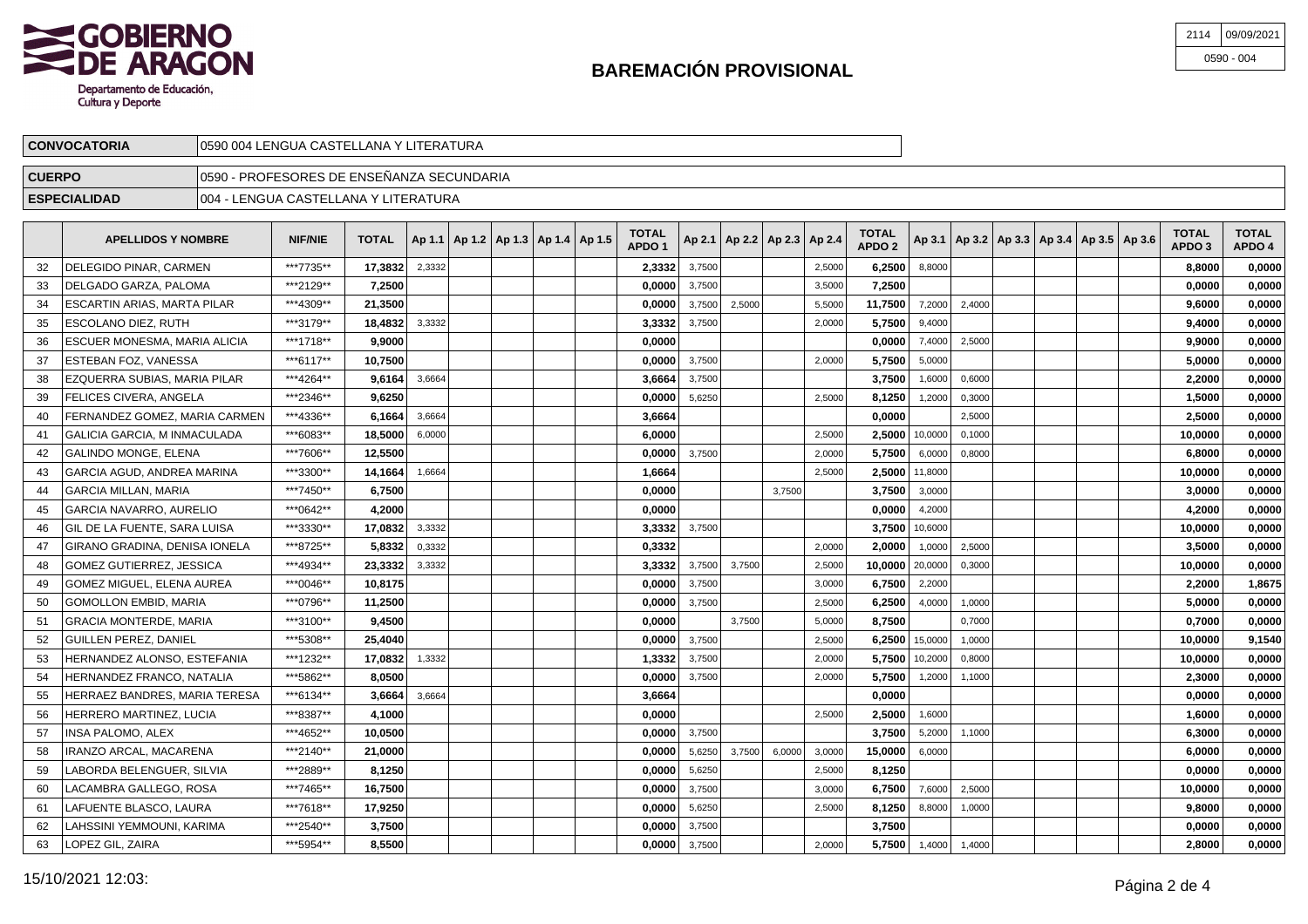

| 2114 09/09/2021 |
|-----------------|
| $0590 - 004$    |

| <b>CONVOCATORIA</b> | 10590 004 LENGUA CASTELLANA Y LITERATURA   |  |
|---------------------|--------------------------------------------|--|
| <b>CUERPO</b>       | 10590 - PROFESORES DE ENSEÑANZA SECUNDARIA |  |
| <b>ESPECIALIDAD</b> | 1004<br>1 - LENGUA CASTELLANA Y LITERATURA |  |

|    | <b>APELLIDOS Y NOMBRE</b>               | <b>NIF/NIE</b> | <b>TOTAL</b> |         | Ap 1.1   Ap 1.2   Ap 1.3   Ap 1.4   Ap 1.5 |         |        | <b>TOTAL</b><br>APDO <sub>1</sub> |        | Ap 2.1   Ap 2.2   Ap 2.3   Ap 2.4 |        |        | TOTAL<br>APDO <sub>2</sub> |                |        |  | Ap 3.1   Ap 3.2   Ap 3.3   Ap 3.4   Ap 3.5   Ap 3.6 |        | <b>TOTAL</b><br>APDO <sub>3</sub> | <b>TOTAL</b><br>APDO 4 |
|----|-----------------------------------------|----------------|--------------|---------|--------------------------------------------|---------|--------|-----------------------------------|--------|-----------------------------------|--------|--------|----------------------------|----------------|--------|--|-----------------------------------------------------|--------|-----------------------------------|------------------------|
| 64 | MACIAS HERRANZ. MONICA                  | ***5305**      | 12.0250      |         |                                            |         |        | 0,0000                            | 5,6250 |                                   |        | 2,5000 | 8,1250                     | 1,4000         | 2,5000 |  |                                                     |        | 3.9000                            | 0,0000                 |
| 65 | MACON GARCIA, DAVID                     | ***2226**      | 15,3664      | 3,6664  |                                            |         |        | 3,6664                            |        |                                   |        | 2,5000 | 2,5000                     | 9,2000         |        |  |                                                     |        | 9,2000                            | 0,0000                 |
| 66 | MADURGA CORNAGO, MYRIAM                 | ***5175**      | 20,8332      | 3,3332  |                                            |         |        | 3,3332                            | 3,7500 | 3,7500                            |        |        | 7,5000                     | 79,8000        | 2,5000 |  |                                                     |        | 10,0000                           | 0,0000                 |
| 67 | MAINER ALBIAC. IRENE                    | ***7793**      | 6.7500       |         |                                            |         |        | 0.0000                            | 3,7500 |                                   |        | 3.0000 | 6.7500                     |                |        |  |                                                     |        | 0.0000                            | 0.0000                 |
| 68 | <b>MARCO ROYO, MARIA MERCEDES</b>       | ***8531**      | 4,7000       |         |                                            |         |        | 0,0000                            |        |                                   |        |        | 0,0000                     | 2,2000         | 2,5000 |  |                                                     |        | 4,7000                            | 0,0000                 |
| 69 | <b>MARTIN ESTAUN, ALICIA</b>            | ***5826**      | 16,2914      | 3,6664  |                                            |         |        | 3,6664                            | 3,7500 |                                   |        |        | 3,7500                     | 7,4000         | 1,2000 |  |                                                     | 0,2750 | 8,8750                            | 0,0000                 |
| 70 | MARTINEZ CRESPO. SARA                   | ***9417**      | 11,1000      |         |                                            |         |        | 0.0000                            | 5,6250 | 1,8750                            |        | 2,0000 | 9.5000                     | 1,6000         |        |  |                                                     |        | 1.6000                            | 0.0000                 |
| 71 | MARTINEZ PEÑA, ALBERTO                  | ***8604**      | 20.9664      | 2,6664  |                                            |         |        | 2,6664                            |        | 3,7500                            | 2,8500 | 2,5000 | 9.1000                     | 9,2000         |        |  |                                                     |        | 9,2000                            | 0,0000                 |
| 72 | MARTINEZ SERRANO. MARINA                | ***2330**      | 21,1582      | 3,3332  |                                            |         |        | 3,3332                            | 5,6250 |                                   |        | 5,5000 | 11,1250                    | 5,2000         | 1,5000 |  |                                                     |        | 6,7000                            | 0,0000                 |
| 73 | MARTINEZ VAZQUEZ, ANDREA                | ***5818**      | 21,7914      | 3,6664  |                                            |         |        | 3,6664                            | 5,6250 |                                   |        | 2,5000 | 8,1250 18,8000             |                |        |  |                                                     |        | 10,0000                           | 0,0000                 |
| 74 | MENDIZ MEJORAL. ROSA LUZ                | ***1831**      | 46.5417      |         |                                            | 21.5417 |        | 21,5417                           | 5,6250 |                                   | 7.5000 | 2,5000 | $15,0000$ 41,2000          |                | 2,5000 |  |                                                     |        | 10.0000                           | 0,0000                 |
| 75 | MIÑARRO RUBIO, IRENE                    | ***4708**      | 10,6664      | 0,6664  |                                            |         |        | 0,6664                            | 3,7500 | 3,7500                            |        | 2,5000 | 10,0000                    |                |        |  |                                                     |        | 0,0000                            | 0,0000                 |
| 76 | MONLEON SOLA, MIRANDA                   | ***7150**      | 22,6250      | 5,0000  |                                            |         |        | 5,0000                            | 5,6250 |                                   |        | 2,0000 | 7,6250                     | 10,6000        | 0,1000 |  |                                                     |        | 10,0000                           | 0,0000                 |
| 77 | MORENO VALLS. LYDIA                     | ***3171**      | 5.6250       |         |                                            |         |        | 0,0000                            | 5,6250 |                                   |        |        | 5,6250                     |                |        |  |                                                     |        | 0.0000                            | 0,0000                 |
| 78 | NICOLAU ORDOÑEZ. GERARDO<br>JESUS       | ***0627**      | 3,7500       |         |                                            |         |        | 0.0000                            | 3,7500 |                                   |        |        | 3,7500                     |                |        |  |                                                     |        | 0.0000                            | 0,0000                 |
| 79 | ORDOVAS IRITIA, NEREA                   | ***2014**      | 11,5000      |         |                                            |         |        | 0,0000                            | 3,7500 | 3,7500                            |        | 2,0000 | 9,5000                     | 2,0000         |        |  |                                                     |        | 2,0000                            | 0,0000                 |
| 80 | ORIA DE RUEDA MOLINS. MARTA<br>CRISTINA | ***1020**      | 25,0000      |         |                                            |         |        | 0.0000                            | 5,6250 | 3,7500                            | 6,4500 | 5,5000 | 15,0000                    | 16,4000        | 0,4000 |  |                                                     |        | 10.0000                           | 0,0000                 |
| 81 | ORTIZ VALVERDE, NOELIA                  | ***4883**      | 7,3582       | 1,3332  |                                            |         |        | 1,3332                            | 5,6250 |                                   |        |        | 5,6250                     | 0,4000         |        |  |                                                     |        | 0,4000                            | 0,0000                 |
| 82 | PAGES PALLARES. ELENA                   | ***8494**      | 10.0000      | 3,0000  |                                            |         |        | 3,0000                            |        |                                   |        |        | 0.0000                     | 5,6000         | 1,4000 |  |                                                     |        | 7,0000                            | 0.0000                 |
| 83 | I PALLAN NAVARRO. JAIONE                | ***5851**      | 7,3000       | 3,0000  |                                            |         |        | 3,0000                            |        |                                   |        | 2,0000 | 2,0000                     | 1,0000         | 1,3000 |  |                                                     |        | 2,3000                            | 0,0000                 |
| 84 | PALMA GONZALEZ. ANDREA                  | ***6648**      | 7,8414       | 1,6664  |                                            |         |        | 1,6664                            |        | 3,7500                            |        |        | 3,7500                     | 0,8000         | 1,5000 |  |                                                     | 0,1250 | 2,4250                            | 0,0000                 |
| 85 | PEDROVIEJO ESTERUELAS, JUAN<br>MANUEL   | ***8169**      | 72,2789      | 32,0000 | 1,2500                                     | 2,5000  | 0,4166 | 36,1666                           |        | 7,5000                            |        |        |                            | 7,5000 32,0000 | 2,5000 |  |                                                     |        | 10,0000                           | 18,6123                |
| 86 | PEIRO MARQUEZ, LAURA                    | ***8964**      | 18.5000      |         |                                            |         |        | 0,0000                            | 5,6250 |                                   | 6,0000 | 6,0000 | 15,0000                    | 3,4000         | 0,1000 |  |                                                     |        | 3,5000                            | 0,0000                 |
| 87 | PEREZ JUBERIAS, SUSANA                  | ***5714**      | 11,7332      | 2,3332  |                                            |         |        | 2,3332                            |        |                                   |        |        | 0.0000                     | 9,4000         |        |  |                                                     |        | 9,4000                            | 0,0000                 |
| 88 | PEREZ-ARADROS MARTINEZ. SILVIA          | ***9523**      | 21,7000      |         |                                            |         |        | 0,0000                            | 5,6250 | 1,8750                            |        | 5,0000 | 12,5000                    | 8,0000         | 1,2000 |  |                                                     |        | 9,2000                            | 0,0000                 |
| 89 | POYATOS MAGAN, SOLEDAD                  | ***7580**      | 16.5000      |         |                                            |         |        | 0.0000                            | 3,7500 | 3,7500                            |        | 2,0000 | 9.5000                     | 7,0000         |        |  |                                                     |        | 7,0000                            | 0,0000                 |
| 90 | PUENTE GIMENEZ, MARIA                   | ***7990**      | 19,4508      | 0,3332  | 3,8541                                     |         |        | 4,1873                            | 3,7500 |                                   |        |        | 3,7500                     | 9,8000         | 2,5000 |  |                                                     |        | 10,0000                           | 1,5135                 |
| 91 | PUEYO ARRIETA, MARIA                    | ***2797**      | 14,6664      | 2,6664  |                                            |         |        | 2,6664                            |        |                                   |        | 2,0000 | 2,0000                     | 10,0000        |        |  |                                                     |        | 10,0000                           | 0,0000                 |
| 92 | PUEYO CORREN, MARIA                     | ***7204**      | 7,3000       |         |                                            |         |        | 0,0000                            |        |                                   |        | 2.0000 | 2.0000                     | 4,2000         | 1.1000 |  |                                                     |        | 5.3000                            | 0.0000                 |
| 93 | PUYALTO GRANADOS, ANGELA                | ***6127**      | 2.0000       |         |                                            |         |        | 0.0000                            |        |                                   |        | 2.0000 | 2.0000                     |                |        |  |                                                     |        | 0.0000                            | 0.0000                 |